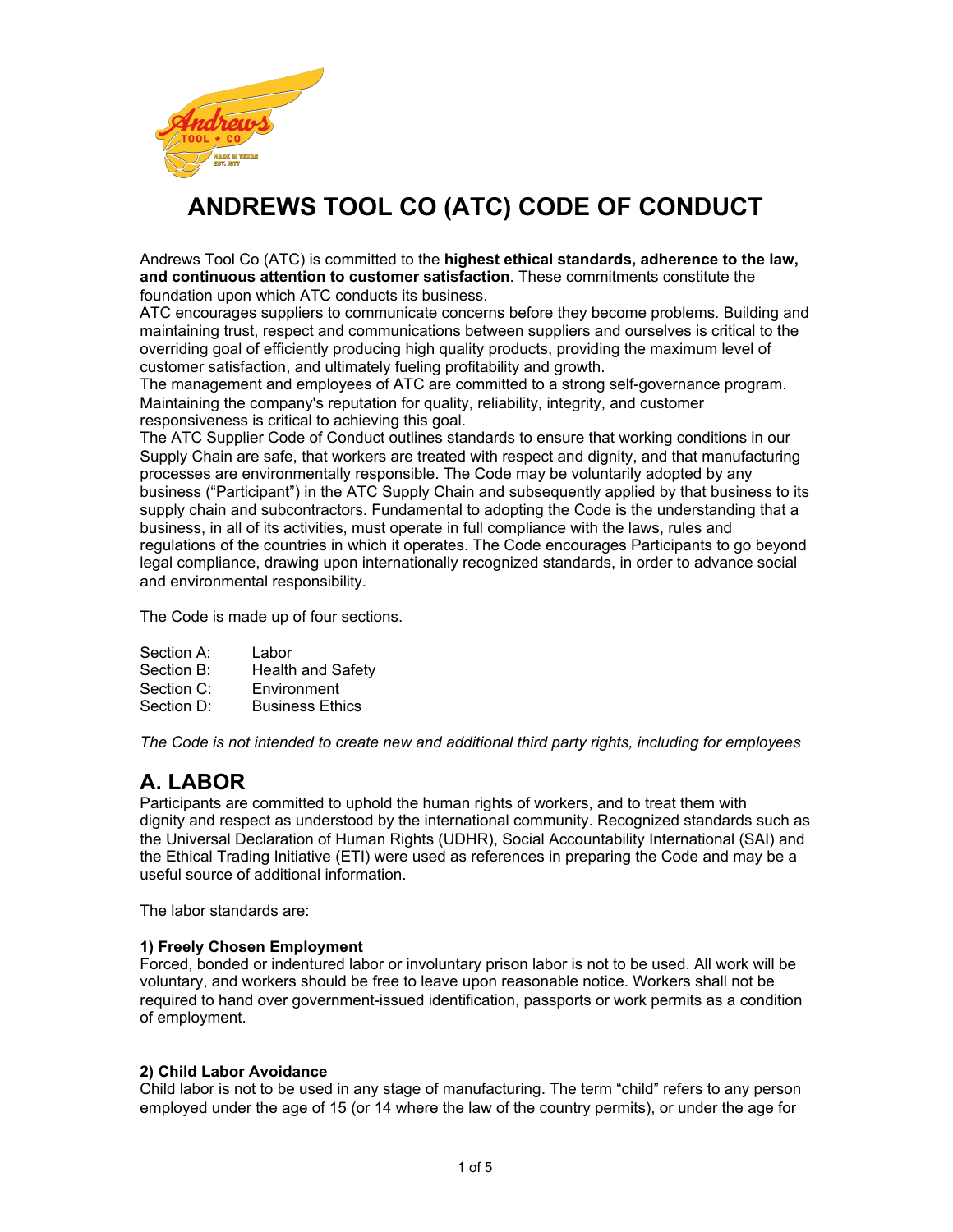

completing compulsory education, or under the minimum age for employment in the country, whichever is greatest. The use of legitimate workplace apprenticeship programs, which comply with all laws and regulations, is supported. Workers under the age of 18 should not perform hazardous work and may be restricted from night work with consideration given to educational needs.

# **3) Working Hours**

Studies of business practices clearly link worker strain to reduced productivity, increased turnover and increased injury and illness. Workweeks are not to exceed the maximum set by local law.

# **4) Wages and Benefits**

Compensation paid to workers shall comply with all applicable wage laws, including those relating to minimum wages, overtime hours and legally mandated benefits. In compliance with local laws, workers shall be compensated for overtime at pay rates greater than regular hourly rates. Deductions from wages as a disciplinary measure shall not be permitted. The basis on which workers are being paid is to be provided in a timely manner via pay stub or similar documentation.

# **5) Humane Treatment**

There is to be no harsh and inhumane treatment, including any sexual harassment, sexual abuse, corporal punishment, mental or physical coercion or verbal abuse of workers: nor is there to be the threat of any such treatment.

#### **6) Non-Discrimination**

Participants should be committed to a workforce free of harassment and unlawful discrimination. Companies shall not engage in discrimination based on race, color, age, gender, sexual orientation, ethnicity, disability, pregnancy, religion, political affiliation, union membership or marital status in hiring and employment practices such as promotions, rewards, and access to training. In addition, workers or potential workers should not be subjected to medical tests that could be used in a discriminatory way.

#### **7) Freedom of Association**

Open communication and direct engagement between workers and management are the most effective ways to resolve workplace and compensation issues. Participants are to respect the rights of workers as established by local law to associate freely on a voluntary basis, seek representation, join or be represented by Works Councils, and join or not join labor unions and bargain collectively as they choose. As provided by law, employees who become worker representatives shall not be the subject of discrimination and shall have access to management and co-workers in order to carry out their representative functions. Workers shall be able to communicate openly with management regarding working conditions without fear of reprisal, intimidation or harassment. In saying that worker rights are to be respected as established or provided by local law, what ATC means is that in countries that have legal systems that support those rights, they are to be understood in the context of the definitions, conditions and procedures that local law provides. However, basic worker rights to open communication, direct engagement and humane and equitable treatment must be respected even in countries where they are not given meaningful legal protection. Where worker representation and collective bargaining are restricted by law, participants are to facilitate open communication and direct engagement between workers and management as alternative ways of ensuring that workers' rights, needs and views are considered and acted upon appropriately and in good faith.

# **B. HEALTH and SAFETY**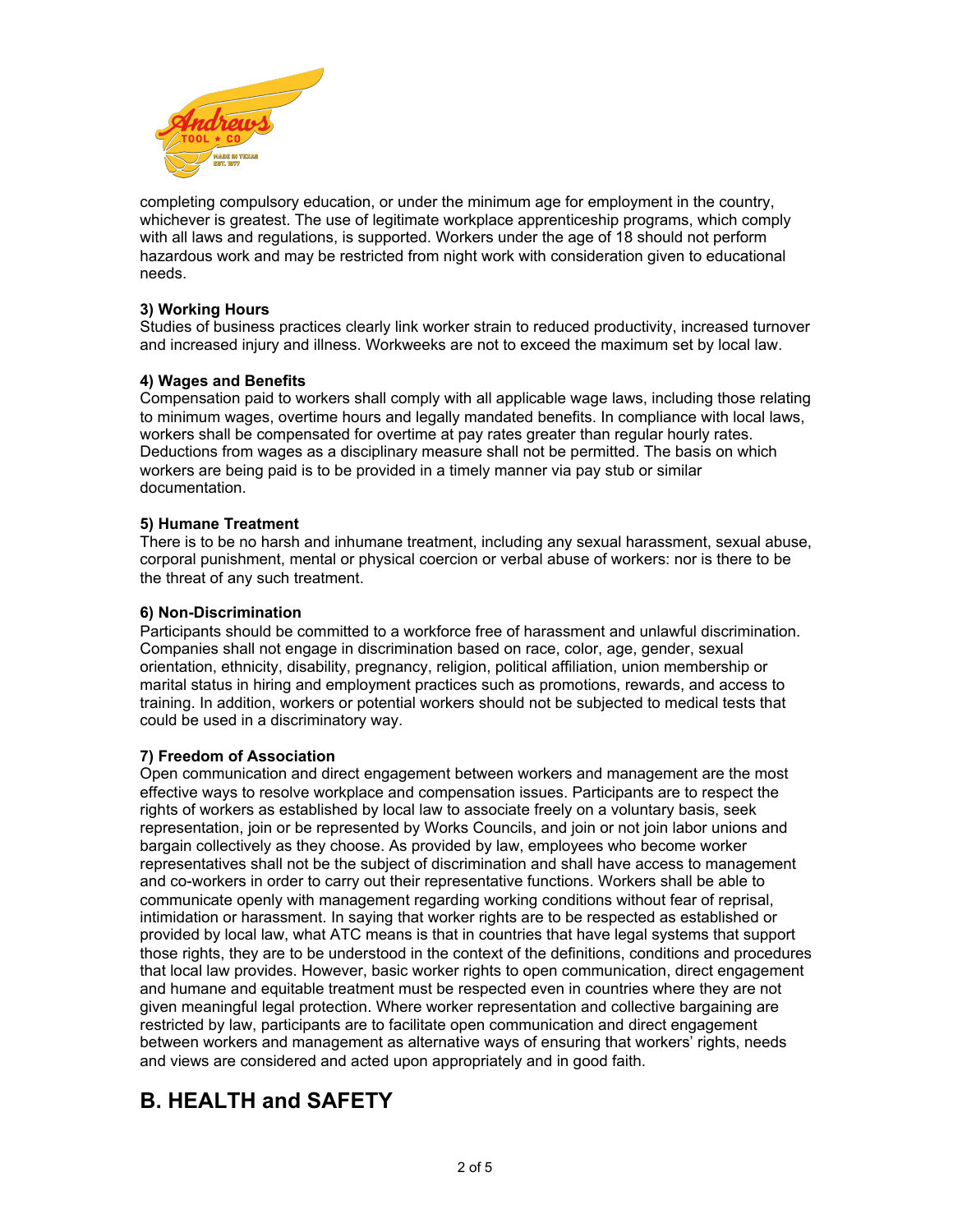

Participants recognize that the quality of products and services, consistency of production and workers' morale are enhanced by a safe and healthy work environment. Participants also recognize that ongoing worker input and education is key to identifying and solving health and safety issues in the workplace. Recognized systems such as ISO 45001 and ILO Guidelines on Occupational Safety and Health were used as references in preparing the Code and may be a useful source of additional information.

The health and safety standards are:

# **1) Occupational Safety**

Worker exposure to potential safety hazards (e.g., electrical and other energy sources, fire, vehicles, and fall hazards) are to be controlled through proper design, engineering and administrative controls, preventative maintenance and safe work procedures (including lockout/tagout). Where hazards cannot be adequately controlled by these means, workers are to be provided with appropriate personal protective equipment. Workers shall not be disciplined for raising safety concerns.

# **2) Emergency Preparedness**

Emergency situations and events are to be identified and assessed, and their impact minimized by implementing emergency plans and response procedures, including emergency reporting, employee notification and evacuation procedures, worker training and drills, appropriate fire detection and suppression equipment, adequate exit facilities and recovery plans.

#### **3) Occupational Injury and Illness**

Procedures and systems are to be in place to manage, track and report occupational injury and illness, including provisions to a) encourage worker reporting; b) classify and record injury and illness cases; c) provide necessary medical treatment; d) investigate cases and implement corrective actions to eliminate their causes; and d) facilitate return of workers to work.

# **4) Industrial Hygiene**

Worker exposure to chemical, biological and physical agents is to be identified, evaluated, and controlled. When hazards cannot be adequately controlled by engineering and administrative means, workers are to be provided with appropriate personal protective equipment.

#### **5) Physically Demanding Work**

Worker exposure to physically demanding tasks, including manual material handling and heavy lifting, prolonged standing and highly repetitive or forceful assembly tasks is to be identified, evaluated and controlled.

#### **6) Machine Safeguarding**

Physical guards, interlocks and barriers are to be provided and properly maintained for machinery used by workers.

#### **7) Dormitory and Canteen**

Workers are to be provided with clean toilet facilities, access to potable water and sanitary food preparation and storage facilities. Worker dormitories provided by the Participant or a labor agent are to be clean, safe, and provide emergency egress, adequate heat and ventilation and reasonable personal space.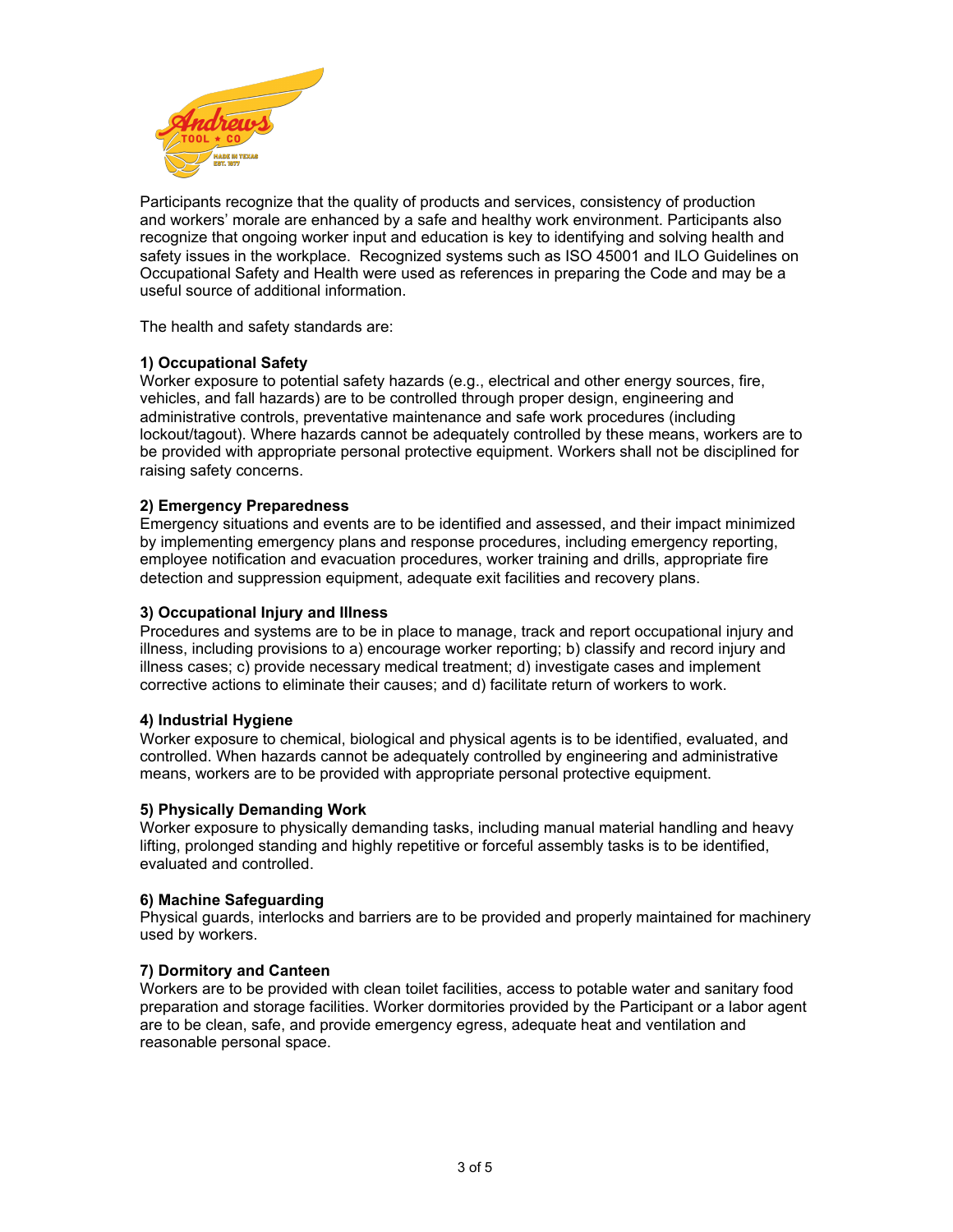

# **C. ENVIRONMENTAL**

Participants shall be aware that ATC requires all personnel, including contractor/suppliers to be aware of the importance of recognizing that environmental responsibility is integral to producing world class products. In manufacturing operations, adverse effects on the community, environment and natural resources are to be minimized while safeguarding the health and safety of the public.

The environmental standards are:

# **1) Environmental Permits and Reporting**

All required environmental permits (e.g. discharge monitoring) and registrations are to be obtained, maintained and kept current and their operational and reporting requirements are to be followed.

# **2) Pollution Prevention and Resource Reduction**

Waste of all types, including water and energy, are to be reduced or eliminated at the source or by practices such as modifying production, maintenance and facility processes, materials substitution, conservation, recycling and re-using materials.

# **3) Hazardous Substances**

Chemical and other materials posing a hazard if released to the environment are to be identified and managed to ensure their safe handling, movement, storage, recycling or reuse and disposal.

# **4) Wastewater and Solid Waste**

Wastewater and solid waste generated from operations, industrial processes and sanitation facilities are to be monitored, controlled and treated as required prior to discharge or disposal.

#### **5) Air Emissions**

Air emissions of volatile organic chemicals, aerosols, corrosives, particulates, ozone depleting chemicals and combustion by-products generated from operations are to be characterized, monitored, controlled and treated as required prior to discharge.

#### **6) Product Content Restrictions**

Participants are to adhere to all applicable laws and regulations regarding prohibition or restriction of specific substances including labeling laws and regulations for recycling and disposal. Participants are also to adhere to processes to comply with each agreed-upon customer-specific restricted and hazardous materials list.

# **D. ETHICS**

To meet social responsibilities and to achieve success in the marketplace, Participants and their agents are to uphold the highest standards of ethics including:

# **1) Business Integrity**

The highest standards of integrity are to be expected in all business interactions. Any and all forms of corruption, extortion and embezzlement are strictly prohibited resulting in immediate termination and legal actions.

# **2) No Improper Advantage**

Compete fairly and ethically for all business opportunities. Bribes or other means of obtaining undue or improper advantage are not to be offered or accepted. Avoid any conflict of interest